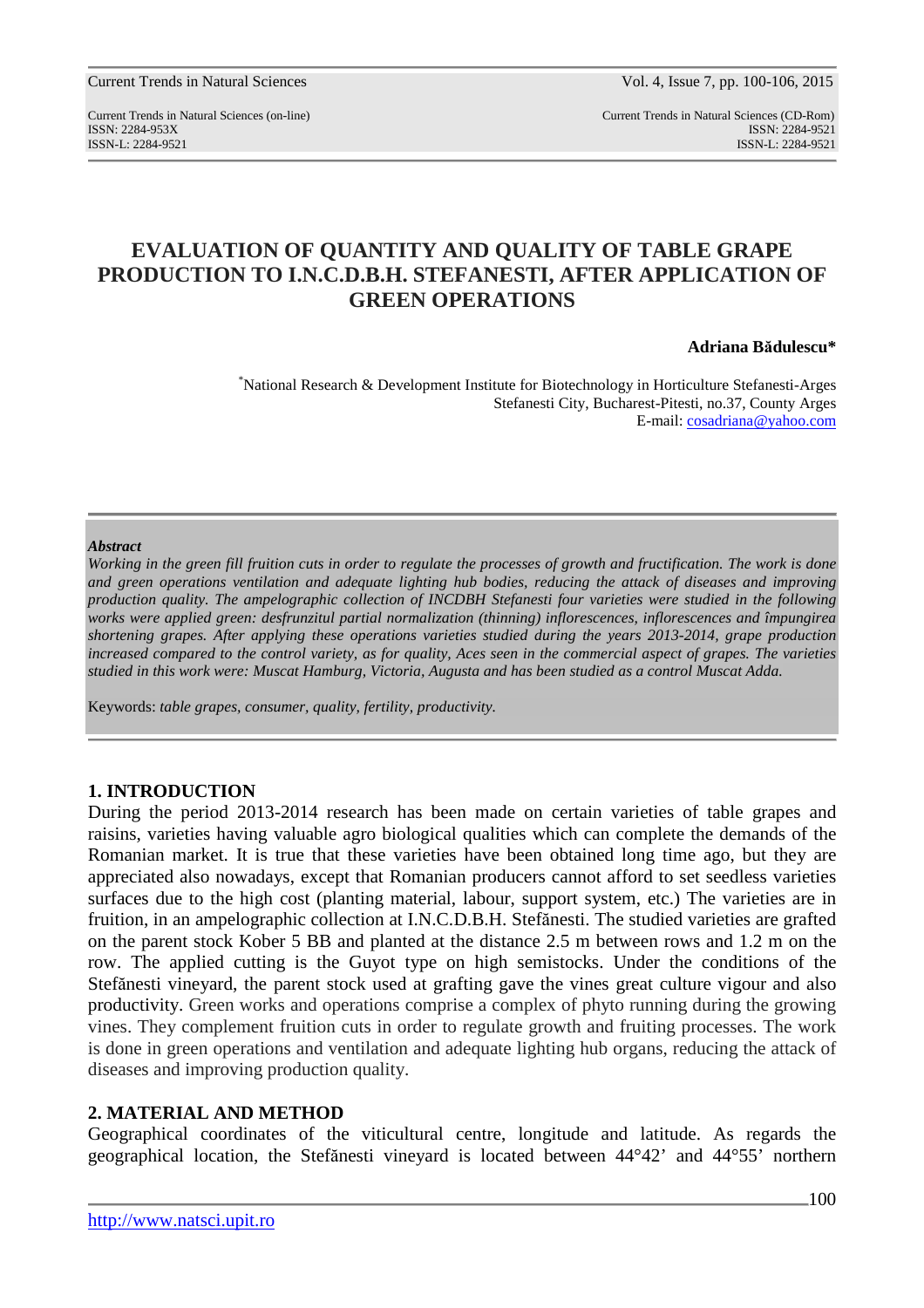|  | <b>Current Trends in Natural Sciences</b> |
|--|-------------------------------------------|
|--|-------------------------------------------|

ISSN: 2284-953XISSN: 2284-9521

Current Trends in Natural Sciences (on-line) Current Trends in Natural Sciences (CD-Rom) ISSN-L: 2284-9521 ISSN-L: 2284-9521

latitude, at the southern limit of the platform Cândesti, in the contact zone with Câmpia Română. The viticultural plantations are located at altitudes between 200 and 415m, the maximal altitudes being the Izvorani Hill (415m) and the Pietroasa Hill (325m).

The meteorological data have been extracted from the database of the Stefanesti Institute, collected during the interval 2013 - 2014 (2 years). The average, climatic conditions over three years (2013-2014): thermal global balance, active and effective: thermal sum (ºC) effective: 1.740; thermal sum ( $^{\circ}$ C) active: 3.710. The absolute minimal temperature was -21,2  $^{\circ}$ C (21.01.2013); real solar heat gain: 1750 hours; rainfall: total viticultural year 561 l; total during the vegetation period 420 l. Number of days of bioactive period 195. Observations and determinations have been made on the culture vigour of vines, on the development of the main phenophases, the duration of the vegetation period, the absolute and relative fertility coefficients have been calculated, the productivity parameters, the quality and quantity of the production, the resistance to cold.



*Figure 1 - Appearance of plantation table grape varieties* 

Experience has included varieties Muscat Hamburg, Victoria, Augusta, with the witness Muscat of Adda. It established four experimental versions of combining loads 10:15 eyes /  $m^2$  with standardizing the blossom on the vine (20), and without this operation:

 $V_1 = 10$  eyes load/m<sup>2</sup>, keeping 20 inflorescences / hub;

 $V_2 = 10$  eyes load/m<sup>2</sup> without standardizing the blossom;

 $V_3$  = load of 15 buds/m<sup>2</sup>, keeping inflorescence 20 per hub;

 $V_4$  = load of 15 buds/m<sup>2</sup> without standardizing the blossom.

The same charges and normalization of inflorescences were applied and the reference variety Muscat Hamburg:

 $M_1$  = load of 10 buds/m<sup>2</sup>, keeping 20 inflorescences / hub;

 $M_2 = 10$  eyes load/m<sup>2</sup> without standardizing the blossom;

 $M_3$  = load of 15 buds/m<sup>2</sup>, keeping inflorescence 20 per hub;

 $M_4$  = load of 15 buds/m<sup>2</sup> without inflorescences standardization.

# **3. RESULTS AND DISCUSSION**

Standardization (thinning) is a work inflorescences the varieties of table grapes that have a high percentage of fertile shoots and more flowers on the vine. Reducing the number of inflorescences is done differently, depending on soil fertility and the agricultural technique utilized. On each shoot fertile 1-2 inflorescences are necessary, the rest is rupture by hand. Thinning is executed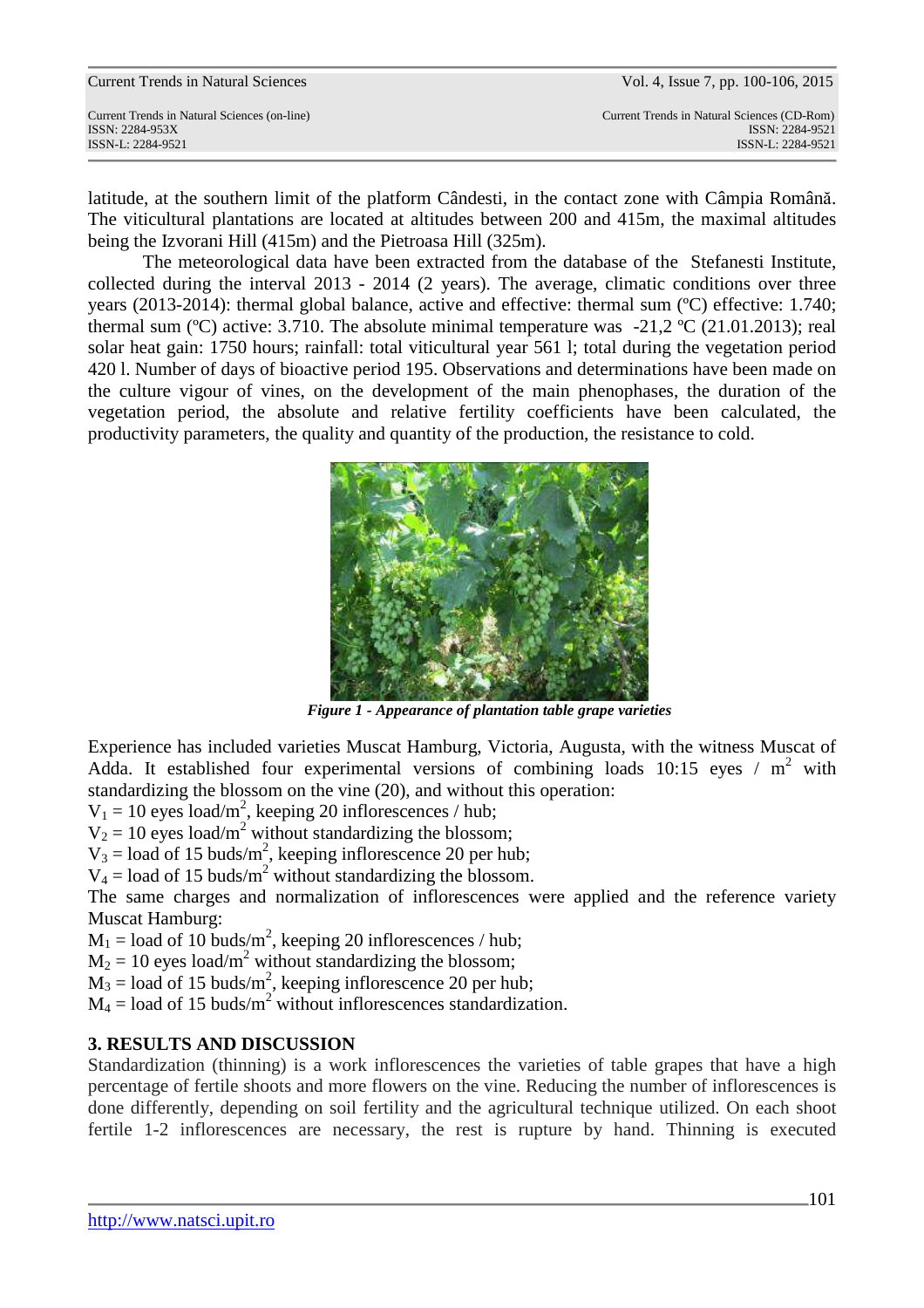immediately after tying flowers to be able to choose the most appropriate inflorescences, which will be preserved. Usually the flowers removes small undeveloped, located at the tip of the shoot.

Depending on the variety of fertility hub will eliminate 20-30% of inflorescences. The varieties for table grapes with large 300-500 g (Victoria, Augusta) will retain 14-16 per vine flowers, grape varieties 200-300 g (Muscat Hamburg, Muscat d'Adda) inflorescences 24-26 will leave the hub. and the Pearl of Csaba varieties, Chasselas doré, which have smaller grapes will leave the vine stock. Thinning 30-32 inflorescences hub has the effect of raising the average weight of a grape, global production growth, increasing the size of grains and sugar content, increasing the proportion of freight grapes.

Shortening inflorescences generally apply to table grape varieties with broad beans, favorably influencing the quality of the grapes by: improving their commercial appearance, more uniform ripening, color uniformity and grain size, increase the sugar content. This paper aims at removing the main shaft tip of the grapes and where grapes will remove branches and part of the lateral branches that have small grains and uneven in terms of maturation.

The optimal time for performing this operation is immediately after flowering. If you are running earlier may result in binding a profusion of flowers and grape berry obtain too often. If the operation is delayed weight gain will reduce the beans in proportion to the delay. Shortening inflorescences can be done with scissors stainless or even suppressing hand, depending on the variety, 1/2 or 2/3 of inflorescence (Figure 2, 3).



 *Figure 2, 3 – The inflorescence before shortening* 

## **Description of varieties**

**Muscat Hamburg** (Figure 4) is a grape variety Muscat varieties resulting from crossing d'Alexandrie and Trollinger (also known as variety Frankenthal). Muscat Hamburg grape wine became popular in England since 1860. Are big branches with well developed side branches. The stalk is long and herbaceous, like the rest of the bunch. The berries are large, fleshy, crunchy, powerful bitten and covered with a thick bloom.

**Victoria** (Figure 5) is a hybrid obtained by crossing varieties: Cardinal x Afuz Ali White. Hybridization was carried out in the I.C.H.V. Bucharest by Victoria Lepadatu. Selection work continued on in Viticulture Research Station DRAGASANI variety was approved in 1978.'s One of the most valuable works of Romanian varieties for table grapes. Required by earliness, but especially the beautiful appearance of the grapes and productivity. Grapes are very large, conical or cylindrical-conical, with beans stacked compact cluster. Large and very large grain, ovoid yellowamber (amber); semicrips pulp, balanced taste, unflavoured.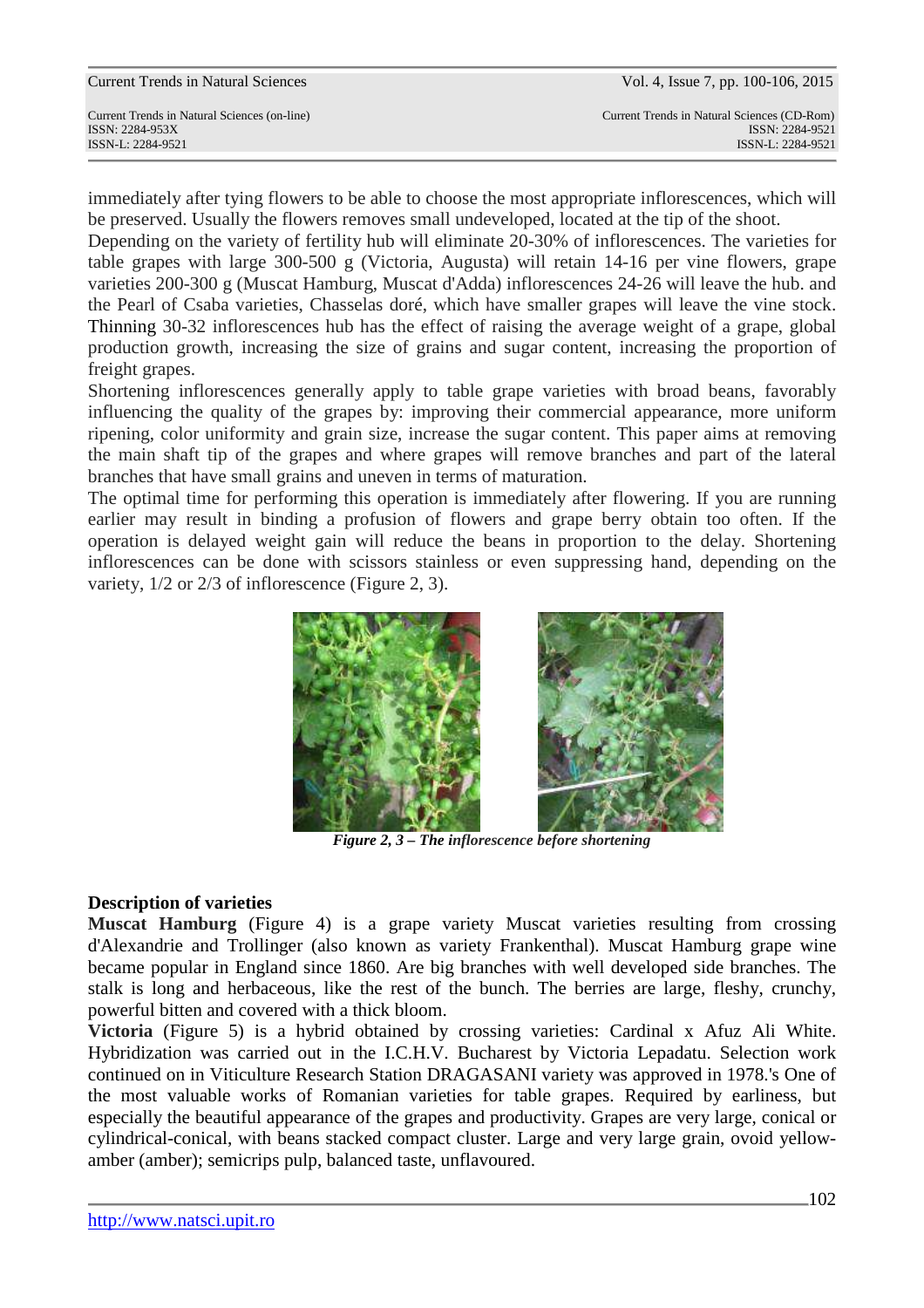#### Current Trends in Natural Sciences Vol. 4, Issue 7, pp. 100-106, 2015

Current Trends in Natural Sciences (on-line) Current Trends in Natural Sciences (CD-Rom) ISSN: 2284-953XISSN: 2284-9521 ISSN-L: 2284-9521 ISSN-L: 2284-9521



*Figure 4- Muscat Hamburg Figure 5 - Victoria* 



**Augusta** (Figure 6) - It was obtained by controlled sexual hybridization Italy x Queen variety of vineyards, the Agronomic Institute in Bucharest. Variety approval was made in 1984. Required by earliness (II era of aging), size and look to the grapes. At the rosette is starting in vegetation glabra leaf, green and brown shades, and young leaves are bronze. Adult leaf of medium size (16-18 cm long) and have fine grooves. Autumn chords acquires a brown color - brown. Grapes are high (average 325g), conical and cylindrical-Lacs. Berries large, oval, yellow-green, semicrisp flesh with pleasant flavor.

**Muscat d' Adda** (Figure 7) it is a variety destined for fresh consumption; the leaf is green; the grapes are medium sized, towards large (270-340 g); the berries are disposed equally on the cluster, being medium to large size; semicrisp pulp with specific taste and flavour; the skin is thick, blackaubergine coloured, highly bloomed; the vigour of the vines medium to large; it has good resistance to drought and diseases (mildew, blight and grey rot); the maturation of the grapes in September; a production of 4,9-5,3 kg/vine; it accumulates 187 g/l sugars and 3,9 g/l acidity; it has an increased resistance to handling, transport and storage.





 *Figure 6- Augusta Figure 7- Muscat Adda*

Table grape varieties are generally high-growth varieties force, with high yield potential and a capacity for accumulation of sugars in the berries. This quality indicator of importance in that, in the case of grapes for fresh consumption, palatability are given by a balance between sugar content and acidity of the grape.

By groups of varieties there is greater accumulation of sugars in varieties with medium production potential. Late ripening varieties, those with high yield potential and high growth force accumulate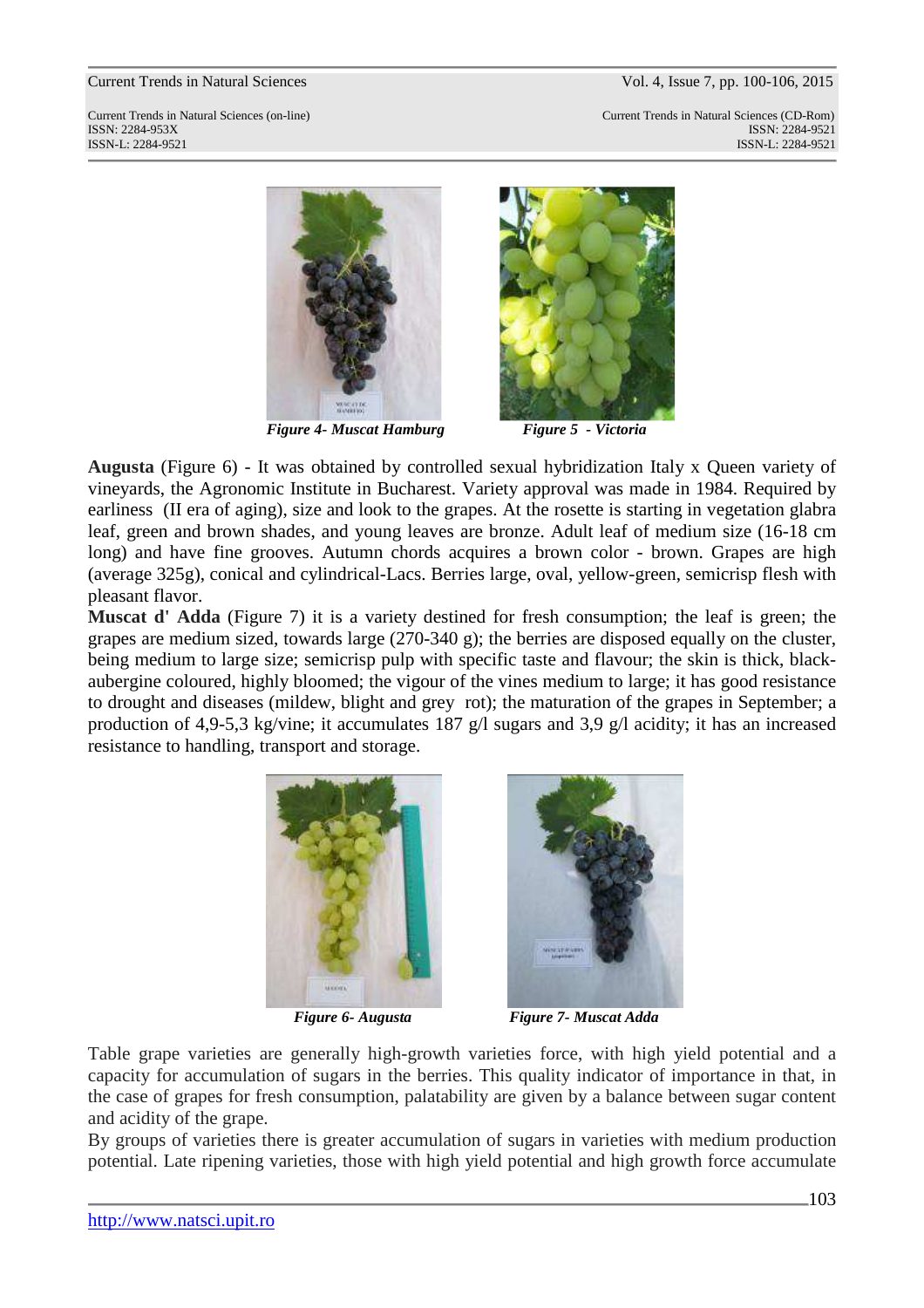| Current Trends in Natural Sciences (on-line)<br>ISSN: 2284-953X | Current Trends in Natural Sciences | Vol. 4, Issue 7, pp. 100-106, 2015                                                  |
|-----------------------------------------------------------------|------------------------------------|-------------------------------------------------------------------------------------|
|                                                                 | ISSN-L: 2284-9521                  | Current Trends in Natural Sciences (CD-Rom)<br>ISSN: 2284-9521<br>ISSN-L: 2284-9521 |

smaller amounts of sugars. In 2013, a year rich in resources heliothermic, studied varieties have accumulated large amounts of sugars. In 2014, normal in terms of climate, accumulation of sugars were lower, thanks in higher yields of grapes obtained (Table 1).

The varieties Muscat Hamburg, Augusta minimum sugar content is recorded in V<sub>4</sub> version, maximum load and without standardizing the blossom. In reference variety, the lowest sugar content presented variant  $V_2$ , with a load of fruit less, but without standardizing the blossom.

| <b>Variety</b>      | гили 1. эндиг сонисни ор тивня рготи шлис дрире синитигя зишиси ин энеринези тинетин (2019-2017)<br><b>Experimental version</b> | 2013  | 2014  |
|---------------------|---------------------------------------------------------------------------------------------------------------------------------|-------|-------|
|                     | $V_1 = 10$ eyes load/m <sup>2</sup> , keeping 20 inflorescences / hub;                                                          | 165,0 | 164,0 |
| <b>Muscat de</b>    | $V_2 = 10$ eyes load/m <sup>2</sup> without standardizing the blossom;                                                          | 154,5 | 158,8 |
| <b>Hamburg</b>      | $V_3 =$ load of 15 buds/m <sup>2</sup> , keeping inflorescence 20 per hub                                                       | 167,1 | 176,4 |
|                     | $V_4$ = load of 15 buds/m <sup>2</sup> without standardizing the blossom.                                                       | 160,2 | 170,0 |
|                     | Average                                                                                                                         | 161,7 | 167,3 |
|                     | $V_1 = 10$ eyes load/m <sup>2</sup> , keeping 20 inflorescences / hub;                                                          | 147,0 | 150,7 |
|                     | $V_2 = 10$ eyes load/m <sup>2</sup> without standardizing the blossom;                                                          | 140,5 | 142,6 |
| <b>Victoria</b>     | $V_3$ = load of 15 buds/m <sup>2</sup> , keeping inflorescence 20 per hub                                                       | 146,4 | 150,2 |
|                     | $V_4$ = load of 15 buds/m <sup>2</sup> without standardizing the blossom.                                                       | 136,6 | 140,9 |
|                     | Average                                                                                                                         | 142,6 | 146,1 |
|                     | $V_1 = 10$ eyes load/m <sup>2</sup> , keeping 20 inflorescences / hub;                                                          | 152,3 | 160,1 |
|                     | $V_2 = 10$ eyes load/m <sup>2</sup> without standardizing the blossom;                                                          | 146,8 | 148,1 |
| Augusta             | $V_3$ = load of 15 buds/m <sup>2</sup> , keeping inflorescence 20 per hub                                                       | 151,4 | 155,2 |
|                     | $V_4$ = load of 15 buds/m <sup>2</sup> without standardizing the blossom.                                                       | 144,6 | 160,4 |
|                     | Average                                                                                                                         | 148,7 | 156,0 |
|                     | $V_1 = 10$ eyes load/m <sup>2</sup> , keeping 20 inflorescences / hub;                                                          | 148,7 | 152,2 |
|                     | $V_2 = 10$ eyes load/m <sup>2</sup> without standardizing the blossom;                                                          | 138,8 | 141,0 |
| <b>Muscat</b><br>de | $V_3$ = load of 15 buds/m <sup>2</sup> , keeping inflorescence 20 per hub                                                       | 140,2 | 145,8 |
| Adda (Mt)           | $V_4$ = load of 15 buds/m <sup>2</sup> without standardizing the blossom.                                                       | 134,9 | 140,0 |
|                     | Average                                                                                                                         | 140,6 | 144,7 |

*Table 1. Sugar content of musts from table grape cultivars studied in Ştefăneşti vineyard (2013-2014)* 

*Table 2. Titratable acidity of musts from table grape cultivars studied in Ştefăneşti vineyard (2013-2014)* 

| <b>Variety</b>      | <b>Experimental version</b>                                               | 2013 | 2014 |  |
|---------------------|---------------------------------------------------------------------------|------|------|--|
|                     | $V_1 = 10$ eyes load/m <sup>2</sup> , keeping 20 inflorescences / hub;    | 3,74 | 3,64 |  |
| <b>Muscat de</b>    | $V_2 = 10$ eyes load/m <sup>2</sup> without standardizing the blossom;    | 3,81 | 3,68 |  |
| <b>Hamburg</b>      | $V_3 =$ load of 15 buds/m <sup>2</sup> , keeping inflorescence 20 per hub | 4,09 | 3,95 |  |
|                     | $V_4$ = load of 15 buds/m <sup>2</sup> without standardizing the blossom. | 4,50 | 4,04 |  |
|                     | Average                                                                   |      |      |  |
|                     | $V_1 = 10$ eyes load/m <sup>2</sup> , keeping 20 inflorescences / hub;    | 4,31 | 3,92 |  |
|                     | $V_2 = 10$ eyes load/m <sup>2</sup> without standardizing the blossom;    | 4,35 | 3,91 |  |
| Victoria            | $V_3$ = load of 15 buds/m <sup>2</sup> , keeping inflorescence 20 per hub | 5,34 | 5,02 |  |
|                     | $V_4$ = load of 15 buds/m <sup>2</sup> without standardizing the blossom. | 4,77 | 4,29 |  |
|                     | Average                                                                   | 4,69 | 4,28 |  |
|                     | $V_1 = 10$ eyes load/m <sup>2</sup> , keeping 20 inflorescences / hub;    | 3,46 | 3,29 |  |
|                     | $V_2 = 10$ eyes load/m <sup>2</sup> without standardizing the blossom;    | 3,69 | 3,28 |  |
| Augusta             | $V_3 =$ load of 15 buds/m <sup>2</sup> , keeping inflorescence 20 per hub | 3,98 | 3,68 |  |
|                     | $V_4$ = load of 15 buds/m <sup>2</sup> without standardizing the blossom. | 4,87 | 4,32 |  |
|                     | Average                                                                   | 4,00 | 3,64 |  |
|                     | $V_1 = 10$ eyes load/m <sup>2</sup> , keeping 20 inflorescences / hub;    | 3,86 | 3,31 |  |
|                     | $V_2 = 10$ eyes load/m <sup>2</sup> without standardizing the blossom;    | 3,93 | 3,41 |  |
| <b>Muscat</b><br>de | $V_3$ = load of 15 buds/m <sup>2</sup> , keeping inflorescence 20 per hub | 5,03 | 4,24 |  |
| Adda (Mt)           | $V_4$ = load of 15 buds/m <sup>2</sup> without standardizing the blossom. | 4,53 | 4,31 |  |
|                     | Average                                                                   | 4,33 | 3,81 |  |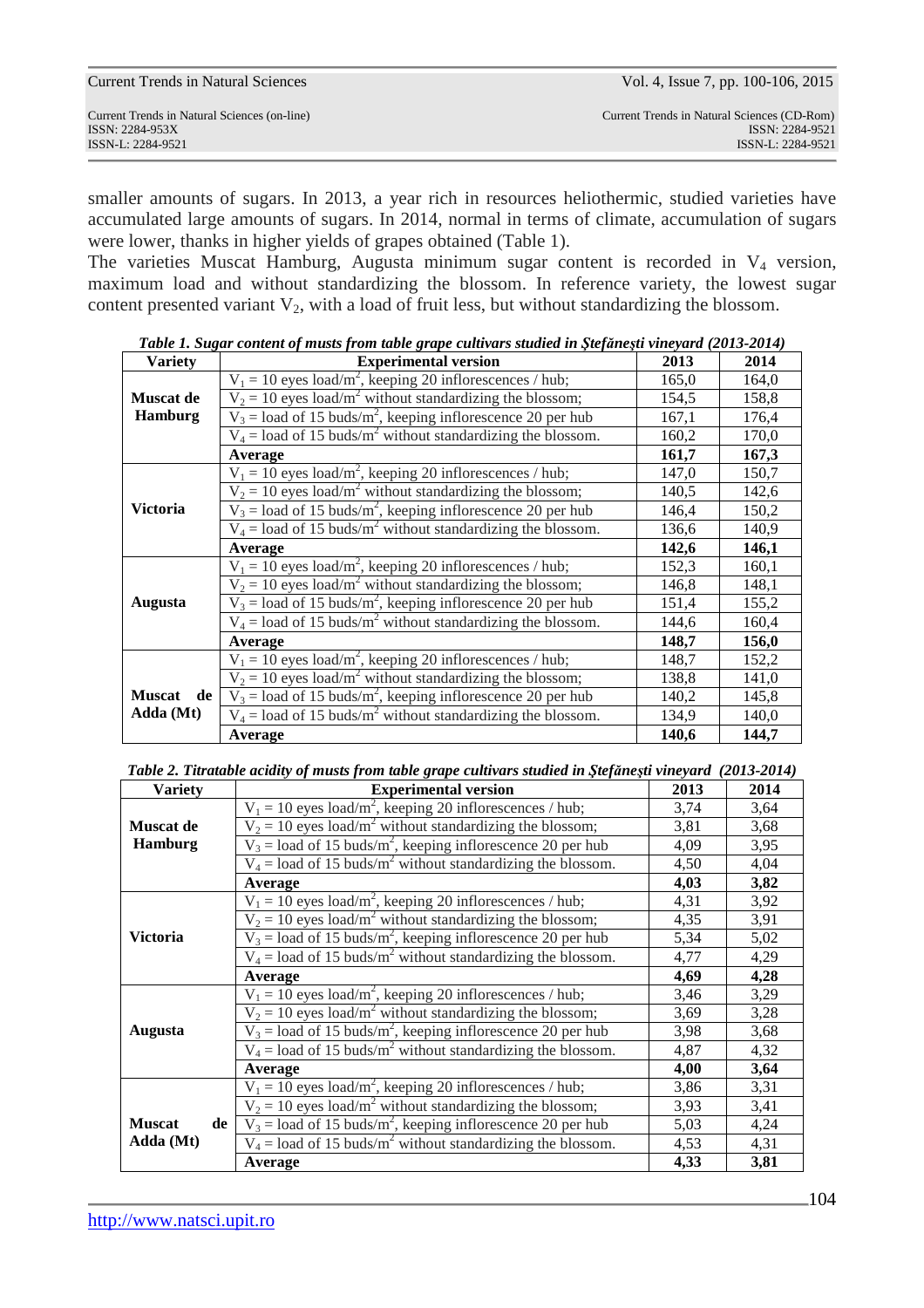|  |  |  |  | <b>Current Trends in Natural Sciences</b> |
|--|--|--|--|-------------------------------------------|
|--|--|--|--|-------------------------------------------|

Current Trends in Natural Sciences (on-line) Current Trends in Natural Sciences (CD-Rom) ISSN: 2284-953XISSN: 2284-9521

The titratable acidity of the must expressed in  $g / 1 H_2SO_4$  was determined to full maturity of the grapes. Although specific weather conditions Ştefăneşti Vineyard, grape acidity of the varieties of grape-vines usually keep sharp, high temperatures in recent years this influence clearly indicate quality. Thus, in 2014, due to high temperatures, acidity showed lower values, especially in the early and middle-ripening varieties (period II and III) in 2013, when the temperature and insolation values were closer annual average, titratable acidity was the characteristic varieties tested. The lowest values for the average weight of a grape variety were recorded Muscat Hamburg

(average 200 g) (Table 3). Average dimensions of the grape variety had witnessed: Muscat Adda (264 g) large grapes were obtained varieties: Victoria (478 g) and Augusta (344 g).

| <b>Variety</b>      | <b>Experimental version</b>                                               | 2013 | 2014 |
|---------------------|---------------------------------------------------------------------------|------|------|
|                     | $V_1 = 10$ eyes load/m <sup>2</sup> , keeping 20 inflorescences / hub;    | 225  | 205  |
| <b>Muscat de</b>    | $V_2 = 10$ eyes load/m <sup>2</sup> without standardizing the blossom;    | 193  | 214  |
| <b>Hamburg</b>      | $V_3$ = load of 15 buds/m <sup>2</sup> , keeping inflorescence 20 per hub | 190  | 198  |
|                     | $V_4$ = load of 15 buds/m <sup>2</sup> without standardizing the blossom. | 209  | 188  |
|                     | Average                                                                   | 204  | 201  |
|                     | $V_1 = 10$ eyes load/m <sup>2</sup> , keeping 20 inflorescences / hub;    | 490  | 461  |
|                     | $V_2 = 10$ eyes load/m <sup>2</sup> without standardizing the blossom;    | 527  | 529  |
| <b>Victoria</b>     | $V_3$ = load of 15 buds/m <sup>2</sup> , keeping inflorescence 20 per hub | 462  | 482  |
|                     | $V_4$ = load of 15 buds/m <sup>2</sup> without standardizing the blossom. | 433  | 378  |
|                     | Average                                                                   | 478  | 462  |
|                     | $V_1 = 10$ eyes load/m <sup>2</sup> , keeping 20 inflorescences / hub;    | 414  | 371  |
|                     | $V_2 = 10$ eyes load/m <sup>2</sup> without standardizing the blossom;    | 397  | 422  |
| Augusta             | $V_3$ = load of 15 buds/m <sup>2</sup> , keeping inflorescence 20 per hub | 348  | 380  |
|                     | $V_4$ = load of 15 buds/m <sup>2</sup> without standardizing the blossom. | 352  | 294  |
|                     | Average                                                                   | 377  | 366  |
|                     | $V_1 = 10$ eyes load/m <sup>2</sup> , keeping 20 inflorescences / hub;    | 263  | 236  |
|                     | $V_2 = 10$ eyes load/m <sup>2</sup> without standardizing the blossom;    | 271  | 280  |
| <b>Muscat</b><br>de | $V_3$ = load of 15 buds/m <sup>2</sup> , keeping inflorescence 20 per hub | 303  | 267  |
| Adda (Mt)           | $V_4$ = load of 15 buds/m <sup>2</sup> without standardizing the blossom. | 219  | 247  |
|                     | Average                                                                   | 264  | 257  |

*Table 3. Average weight of the grape (g) of table grape cultivars studied in <i>Ştefăneşti vineyard (2013-2014)* 

# **4. CONCLUSIONS**

1. The climatic conditions of the wine center Ştefăneşti-Arges variety Victoria had the best behavior, pointing out in particular by the size of grapes and production, that will be studied further in order to obtain a clone.

2. The varieties Muscat Hamburg, Augusta minimum sugar content is recorded in  $V<sub>4</sub>$  version, maximum load and without standardizing the blossom. In reference variety, the lowest sugar content presented variant  $V_2$ , with a load of fruit less, but without standardizing the blossom.

3. The lowest values for the average weight of a grape variety were recorded Muscat Hamburg (average 200 g). Average dimensions of the grape variety had witnessed: Muscat Adda (264 g) large grapes were obtained varieties: Victoria (478 g) and Augusta (344 g).

### **REFERENCES**

Angelini R. (2010). *L'Uva da tavola,* Bayer Crop Science SRL, Milano.

Antonacci D., Perniola R., Carbonara T., Crupi P., Negro D.,Tarricone L. (2007). Caratteristiche vegeto-produttive e compositive della nuova varietá di uva da tavola Summer Royal*,* 30th World Congress of Vine abd Wine, Budapest, Hungary.

Belea Mihaela Gianina (2008). Cercetări privind optimizarea structurii vegetaţiei viţei-de-vie în vederea îmbunătăţirii calităţii producţiei, Teză de doctorat, UŞAMV Bucureşti.